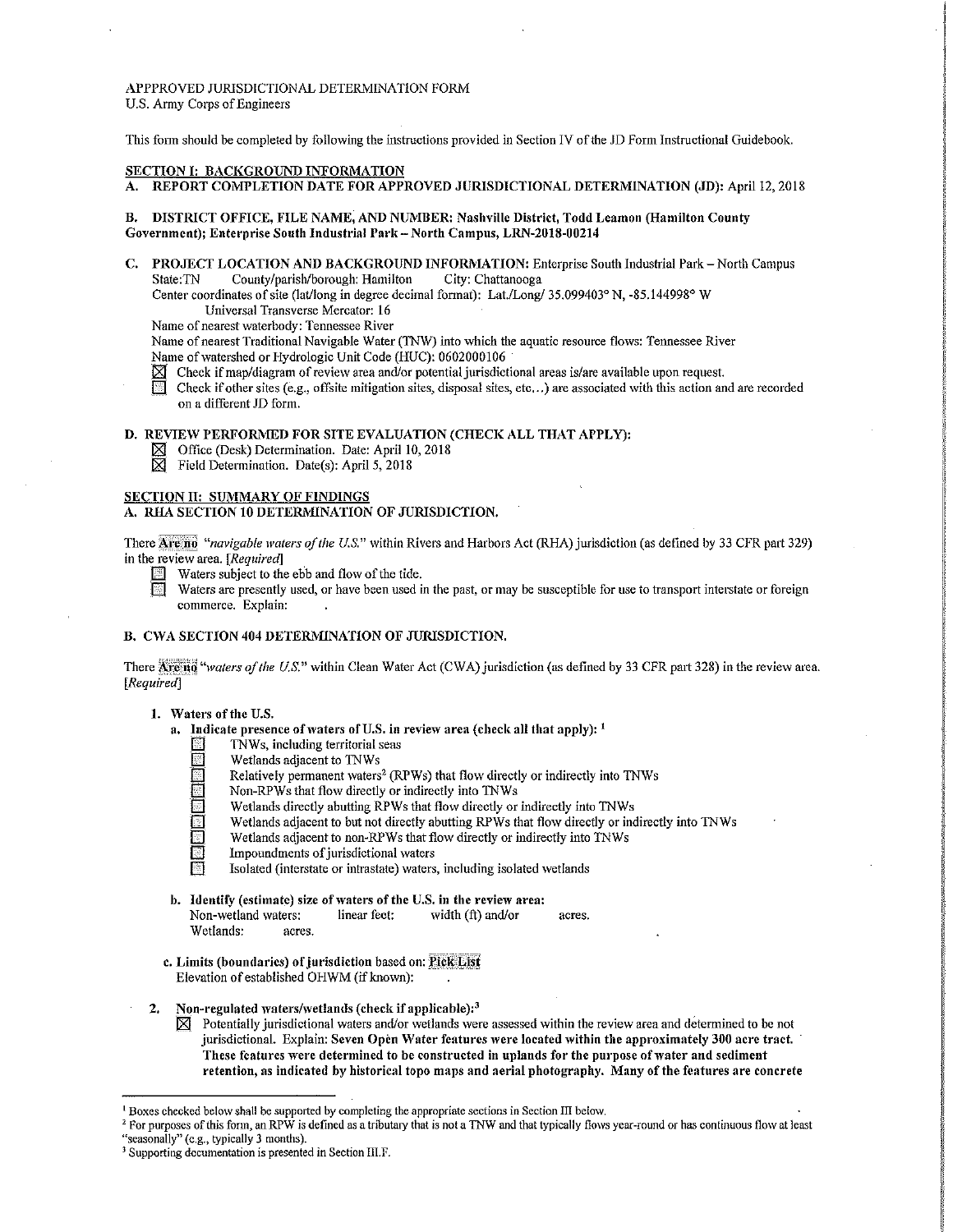lined retention ponds and have no evidence of inflow or outflow, and are not a tributary to a WoUS. The 1986 preamble to the definition of WoUS states these types of waters are generally not considered to be a \Vo US. A description and location of each feature is included belo\v:

Open Water 1: This feature is approximately 0.1 acre (35.096275, -85.143137). Open Water 1 is a concrete lined retention pond, and is located in an area where there is no tributary or other WOTUS flowing into or out of the feature, therefore the USACE considers Open Water 1 to have been constructed in dryland for the purpose of retaining surface water runoff for sediment control and water retention. The 1986 preamble to the definition of WoUS states these types of waters are generally not considered to be a WoUS.

Open Water 2: This feature is approximately 1.16 acre (35.103439, -85.151111). Open Water 2 is a concrete lined retention pond, and is located in an area where there is no tributary or other WOTUS flowing into or out of the feature, therefore the USACE considers Open Water 2 to have been constructed in dryland for the purpose of retaining surface water runoff for sediment control and water retention. The 1986 preamble to the definition of WoUS states these types of waters are generally not considered to be a WoUS.

Open Water 3: This feature is approximately 0.27 acre (35.103527, -85.152205). Open Water 3 is a concrete lined retention pond, and is located in an area where there is no tributary or other WOTUS flowing into or out of the feature, therefore the USACE considers Open Water 3 to have been constructed in dryland for the purpose of retaining surface water runoff for sediment control and water retention. The 1986 preamble to the definition of WoUS states these types of waters are generally not considered to be a WoUS.

Open Water 4: This feature is approximately 1.78 acre (35.104223, -85.151882). Open Water 4 is a concrete lined retention pond, and is located in an area where there is no tributary or other WOTUS flowing into or out of the feature, therefore the USACE considers Open Water 4 to have been constructed in dryland for the purpose of retaining surface water runoff for sediment control and water retention. The 1986 preamble to the definition of WoUS states these types of waters are generally not considered to be a WoUS.

Open Water 5: This feature is approximately 0.27 acre (35.105909, -85.151462). Open Water 5 is a concrete lined retention pond, and is located in an area where there is no tributary or other WOTUS flowing into or out of the feature, therefore the USACE considers Open Water 5 to have been constructed in dryland for the purpose of retaining surface water runoff for sediment control and water retention. The 1986 preamble to the definition of WoUS states these types of waters are generally not considered to be a WoUS.

Open Water 6: This feature is approximately 2.1 acre (35.104048, -85.153689). Open Water 6 is located in an area where there is no tributary or other WOTUS flowing into or out of the feature, therefore the USACE considers Open Water 6 to have been constructed in dryland for the purpose of retaining surface water runoff for sediment control and water retention. The 1986 preamble to the definition of WoUS states these types of waters are generally not considered to be a WoUS.

Open Water 7: This feature is approximately 0.60 acre (35.102695, -85.144859). Open Water 7 is a concrete lined retention pond, and is located in an area where there is no tributary or other WOTUS flowing into or out of the feature, therefore the USACE considers Open Water 7 to have been constructed in dryland for the purpose of retaining surface water runoff for sediment control and water retention. The 1986 preamble to the definition of WoUS states these types of waters are generally not considered to be a WoUS.

### SECTION III: CWA ANALYSIS

#### A. TNWs AND WETLANDS ADJACENT TO TNWs

The agencies will assert jurisdiction over TNWs and wetlands adjacent to TNWs. If the aquatic resource is a TNW, complete Section III.A.1 and Section III.D.1. only; if the aquatic resource is a wetland adjacent to a TNW, complete Sections III.A.1 and 2 and Section III.D.1.; otherwise, see Section III.B below.

1. TNW

Identify TNW:

Summarize rationale supporting determination:

2. Wetland adjacent to TNW Summarize rationale supporting conclusion that wetland is "adjacent":

### B. CHARACTERISTICS OF TRIBUTARY (THAT IS NOT A TNW) AND ITS ADJACENT WETLANDS (IF ANY):

This section summarizes information regarding characteristics of the tributary and its adjacent wetlands, if any, and it helps determine whether or not the standards for jurisdiction established under *Rapanos* have been met.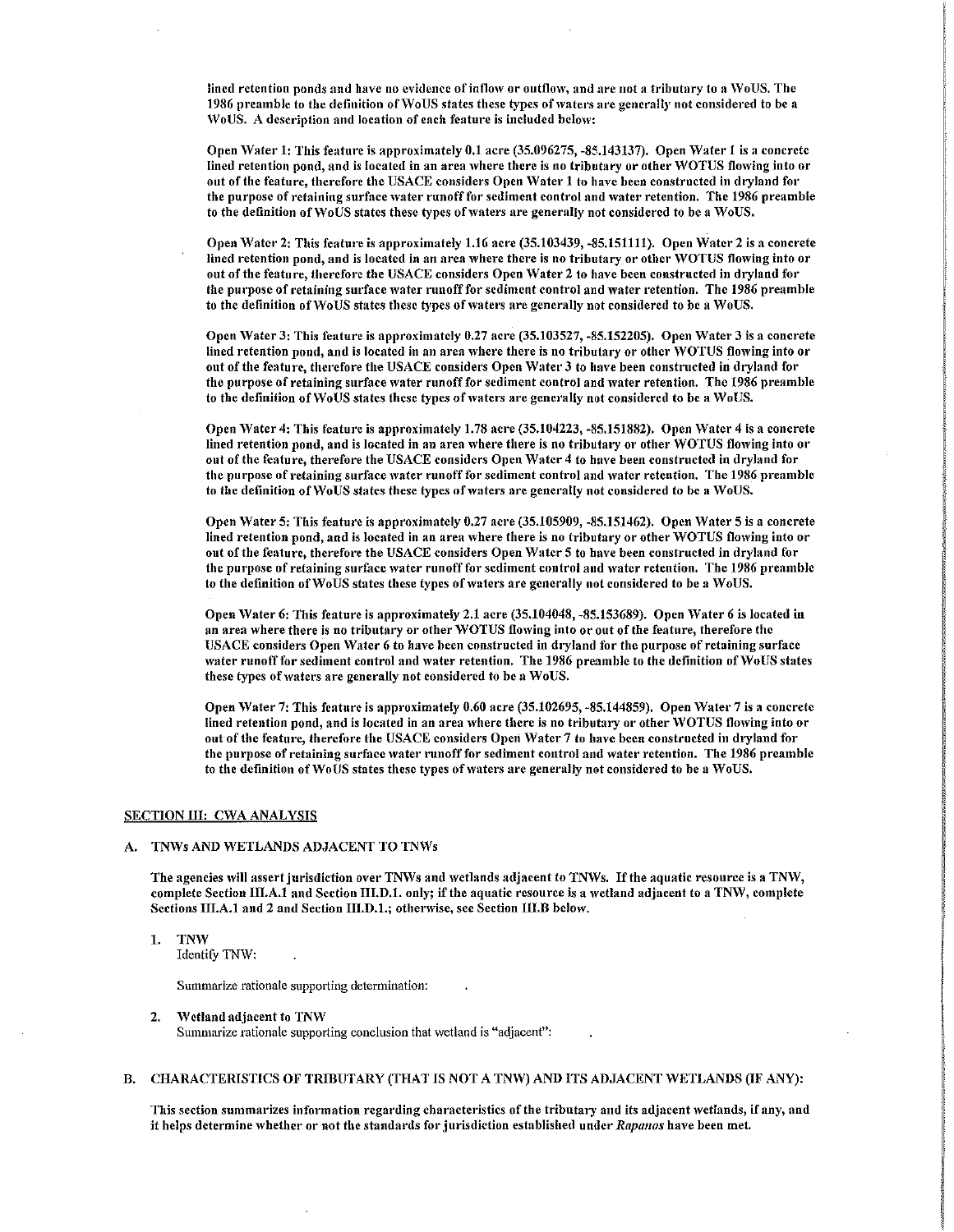The agencies will assert jurisdiction over non-navigable tributaries of TNWs where the tributaries are "relatively permanent waters" (RPWs), i.e. tributaries that typically flow year-round or have continuous flow at least seasonally (e.g., typically 3 months), A 'vetland that directly abuts an RPW is also jurisdictional. If the aquatic resource is not a TNW, but has year-round (perennial) flow, skip to Section III.D.2. If the aquatic resource is a wetland directly abutting a tributary with perennial flow, skip to Section III.D.4.

A wetland that is adiacent to but that does not directly abut an RPW requires a significant nexus evaluation, Corps districts and EPA regions will include in the record any available information that documents the existence of a significant nexus between a relatively permanent tributary that is not perennial (and its adjacent wetlands if any) and a traditional navigable water, even though a significant nexus finding is not required as a matter of law.

If the waterbody<sup>4</sup> is not an RPW, or a wetland directly abutting an RPW, a JD will require additional data to determine if the waterbody has a significant nexus with a TNW. If the tributary has adjacent wetlands, the significant nexus evaluation must consider the tributary in combination 'vith all of its adjacent wetlands. This significant nexus evaluation that combines, for analytical purposes, the tributary and all of its adjacent wetlands is used whether the review area identified in the JD request is the tributary, or its adjacent wetlands, or both. If the JD covers a tributary 'vith adjacent 'vetlands, complete Section 111.B.1 for the tributary, Section III.B.2 for any onsite wetlands, and Section III.B.3 for all wetlands adjacent to that tributary, both onsite and offsite. The determination lvhether a significant nexus exists is determined in Section III.C below.

1. Characteristics of non-TNWs that flow directly or indirectly into TNW

(i) General Area Conditions: Watershed size: Pick List Drainage area: Pick List Average annual rainfall: inches Average annual snowfall: inches

(ii) Physical Characteristics:

(a) Relationship with *TNVl:*  Tributary flows directly into TNW.  $\Box$  Tributary flows through tributaries before entering TNW.

Project waters are Pick List river miles from TNW. Project waters are **Pick List** river miles from RPW. Project waters are Pick List aerial (straight) miles from TNW. Project waters are **Pick List** aerial (straight) miles from RPW. Project waters cross or serve as state boundaries. Explain: Identify flow route to TNW<sup>5</sup>: Ditch 1 drains on edge of property and is assumed to flow approximately  $0.25$ miles via undergrown storm drainage to Dobbs Branch which flow approximately 3 river miles to Chattanooga Creek, which flows approximately 1 river mile to Tennessee River

Tributary stream order, if known:

(b) General Tributary Characteristics (check all that apply):

| Tributary is: | Natural                             |
|---------------|-------------------------------------|
|               | Artificial (man-made). Explain:     |
|               | Manipulated (man-altered). Explain: |

Tributary properties with respect to top of bank (estimate): Average width: feet Average depth: feet Average side slopes: Pick List.

Primary tributary substrate composition (check all that apply):  $\Box$  Sands

> $\Box$  Gravel Vegetation.

| l FSilts               |  |
|------------------------|--|
| l   Cobbles            |  |
| ∏ Bedrock              |  |
| $\Box$ Other. Explain: |  |

| Type/% cover: |  |
|---------------|--|

Concrete  $\Box$  Muck

Tributary condition/stability [e.g., highly eroding, sloughing banks]. Explain: Concrete lined channel. Presence of run/riffle/pool complexes. Explain: none, concrete lined channel. Tributary geometry: Pick List

<sup>4</sup> Note that the Instructional Guidebook contains additional infonnation regarding swales, ditches, washes, and erosional features generally and in the arid West.<br><sup>5</sup> Flow route can be described by identifying, e.g., tributary a, which flows through the review area, to flow into tributary b, which then flows into

TNW.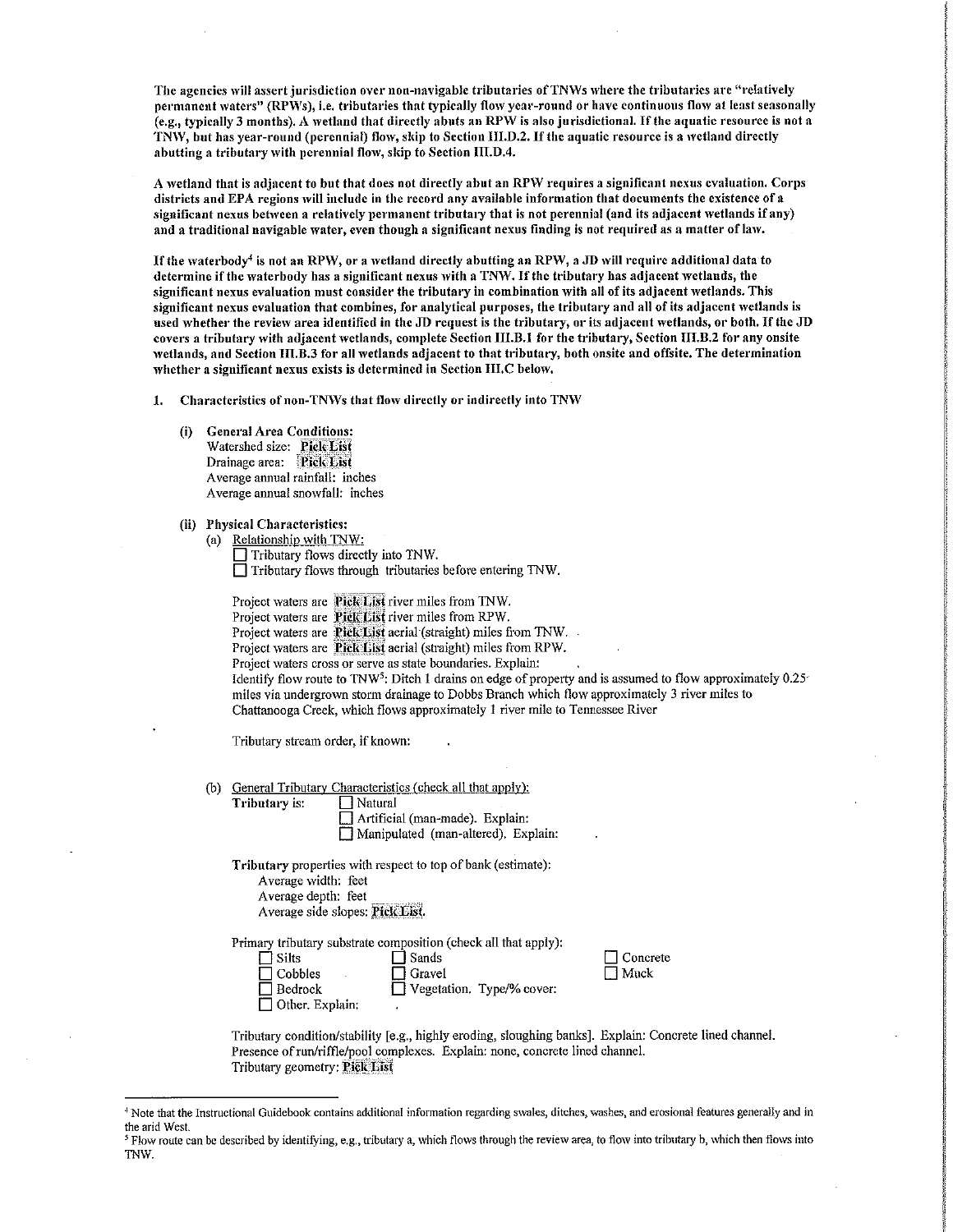(c) Flow: Tributary provides for: Pick List Estimate average number of flow events in review area/year: Pick List Describe flow regime: Other information on duration and volume: Surface flow is: Pick List. Characteristics: Subsurface flow: Pick List. Explain findings:  $\Box$  Dye (or other) test performed: Tributary has (check all that apply):  $\Box$  Bed and banks  $\Box$  OHWM<sup>6</sup> (check all indicators that apply): 0 clear, natural line impressed on the bank changes in the character of soil  $\Box$  shelving  $\Box$  vegetation matted down, bent, or absent  $\Box$  leaf litter disturbed or washed away  $\Box$  sediment deposition  $\Box$  water staining  $\Box$  other (list):  $\Box$  Discontinuous OHWM.<sup>7</sup> Explain:  $\Box$  the presence of litter and debris destruction of terrestrial vegetation the presence of wrack line  $\Box$  sediment sorting<br> $\Box$  scour scour multiple observed or predicted flow events<br>abrupt change in plant community abrupt change in plant community If factors other than the OHWM were used to determine lateral extent of CWA jurisdiction (check all that apply):<br>
High Tide Line indicated by:<br>
Mean High Water Mark indicated by: **E** Mean High Water Mark indicated by:<br>  $\Box$  survey to available datum;  $\Box$  oil or scum line along shore objects  $\Box$  survey to available fine shell or debris deposits (foreshore)  $\Box$  physical markings;  $\Box$  fine shell or debris deposits (foreshore) physical markings/characteristics  $\Box$  vegetation lines/changes in vegetation types.  $\Box$  tidal gauges  $\Box$  other (list): (iii) Chemical Characteristics: Characterize tributary (e.g., water color is clear, discolored, oily film; water quality; general watershed characteristics, etc.). Explain: Identify specific pollutants, if known: (iv) Biological Characteristics. Channel supports (check all that apply): Riparian corridor. Characteristics (type, average width):  $\Box$  Wetland fringe. Characteristics:<br> $\Box$  Habitat for: Habitat for:  $\Box$  Federally Listed species. Explain findings:  $\Box$  Fish/spawn areas. Explain findings:  $\Box$  Other environmentally-sensitive species. Explain findings:  $\Box$  Aquatic/wildlife diversity. Explain findings: 2. Characteristics of wetlands adjacent to non-TNW that flow directly or indirectly into TNW (i) Physical Characteristics: (a) General Wetland Characteristics: Properties: Wetland size: acres Wetland type. Explain: Wetland quality. Explain: Project wetlands cross or serve as state boundaries, Explain: (b) General Flow Relationship with Non-TNW: Flow is: Pick-List. Explain:

Tributary gradient (approximate average slope): 3 %

6 A natural or man-made discontinuity in the OHWM does not necessarily sever jurisdiction (e.g., where the stream temporarily flows underground, or where the OHWM has been removed by development or agricultural practices). Where there is a break in the OHWM that is unrelated to the waterbody's flow regime (e.g., flow over a rock outcrop or through a culvert), the agencies will look for indicators of flow above

and below the break.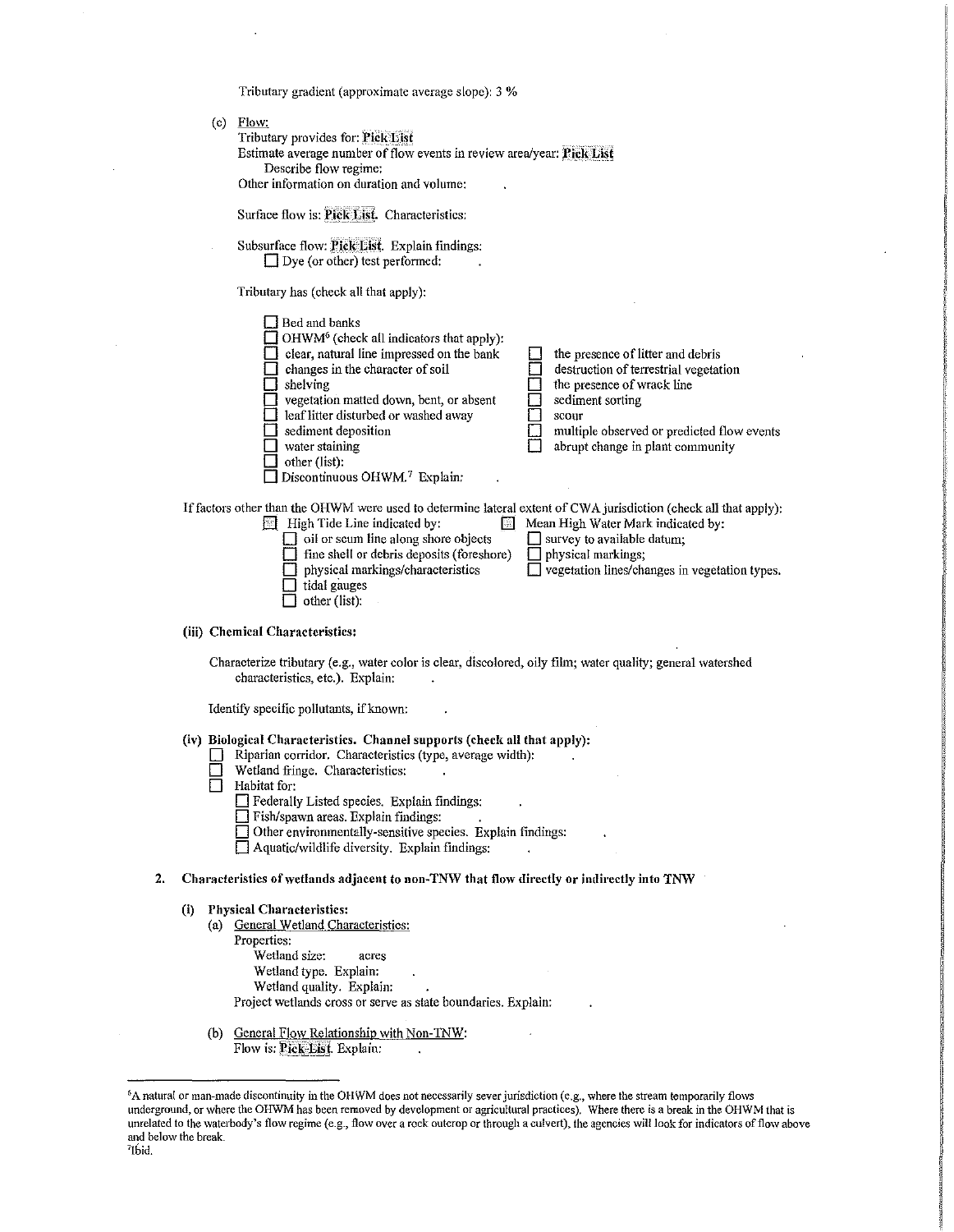| Surface flow is: Pick List |  |   |
|----------------------------|--|---|
| Characteristics:           |  | ۰ |

Subsurface flow: Pick List. Explain findings:  $\Box$  Dye (or other) test performed:

- (c) Wetland Adjacency Determination with Non-TNW:
	- $\Box$  Directly abutting
	- $\Box$  Not directly abutting
		- $\Box$  Discrete wetland hydrologic connection. Explain:
		- Ecological connection. Explain:
		- Separated by berm/barrier. Explain:
- (d) Proximity (Relationship) to TNW
	- Project wetlands are Pick List river miles from TNW. Project waters are Pick List aerial (straight) miles from TNW. Flow is from: Pick List.

Estimate approximate location of wetland as within the **Pick List** floodplain.

### (ii) Chemical Characteristics:

Characterize wetland system (e.g., water color is clear, brown, oil film on surface; water quality; general watershed characteristics; etc.). Explain:

Identify specific pollutants, if known:

## (iii) Biological Characteristics. \Vetland supports (check all that apply):

- Riparian buffer. Characteristics (type, average width):<br> **D** Vegetation type/percent cover. Explain:
- Vegetation type/percent cover. Explain:
- $\Box$  Habitat for:

D Federally Listed species. Explain findings:

 $\Box$  Fish/spawn areas. Explain findings:

 $\Box$  Other environmentally-sensitive species. Explain findings:

 $\Box$  Aquatic/wildlife diversity. Explain findings:

### 3. Characteristics of all wetlands adjacent to the tributary (if any)

All wetland(s) being considered in the cumulative analysis:  ${\bf PickList}$ 

Approximately ( ) acres in total are being considered in the cumulative analysis.

For each wetland, specify the following:

Directly abuts? (Y/N) Size (in acres) Directly abuts? (Y/N) Size (in acres)

Summarize overall biological, chemical and physical functions being performed:

## C. SIGNIFICANT NEXUS DETERMINATION

A significant nexus analysis will assess the flow characteristics and functions of the tributary itself and the functions performed by any wetlands adjacent to the tributary to determine if they significantly affect the chemical, physical, and biological integrity of a TNW. For each of the following situations, a significant nexus exists if the tributary, in combination with all of its adjacent wetlands, has more than a speculative or insubstantial effect on the chemical, physical and/or biological integrity of a TNW. Considerations when evaluating significant nexus include, but arc not limited to the volume, duration, and frequency of the flow of water in the tributary and its proximity to a TNW, and the functions performed by the tributary and all its adjacent wetlands. It is not appropriate to determine significant nexus based solely on any specific threshold of distance (e.g. between a tributary and its adjacent wetland or between a tributary and the TNW). Similarly, the fact an adjacent wetland lies within or outside of a floodplain is not solely determinative of significant nexus.

Draw connections between the features documented and the effects on the TNW, as identified in the *Rapanos* Guidance and discussed in the Instructional Guidebook. Factors to consider include, for example:

- Does the tributary, in combination with its adjacent wetlands (if any), have the capacity to carry pollutants or flood waters to TNWs, or to reduce the amount of pollutants or flood waters reaching a TNW?
- Does the tributary, in combination \vith its adjacent wetlands (if any), provide habitat and lifecycle support functions for fish and other species, such as feeding, nesting, spawning, or rearing young for species that are present in the TNW?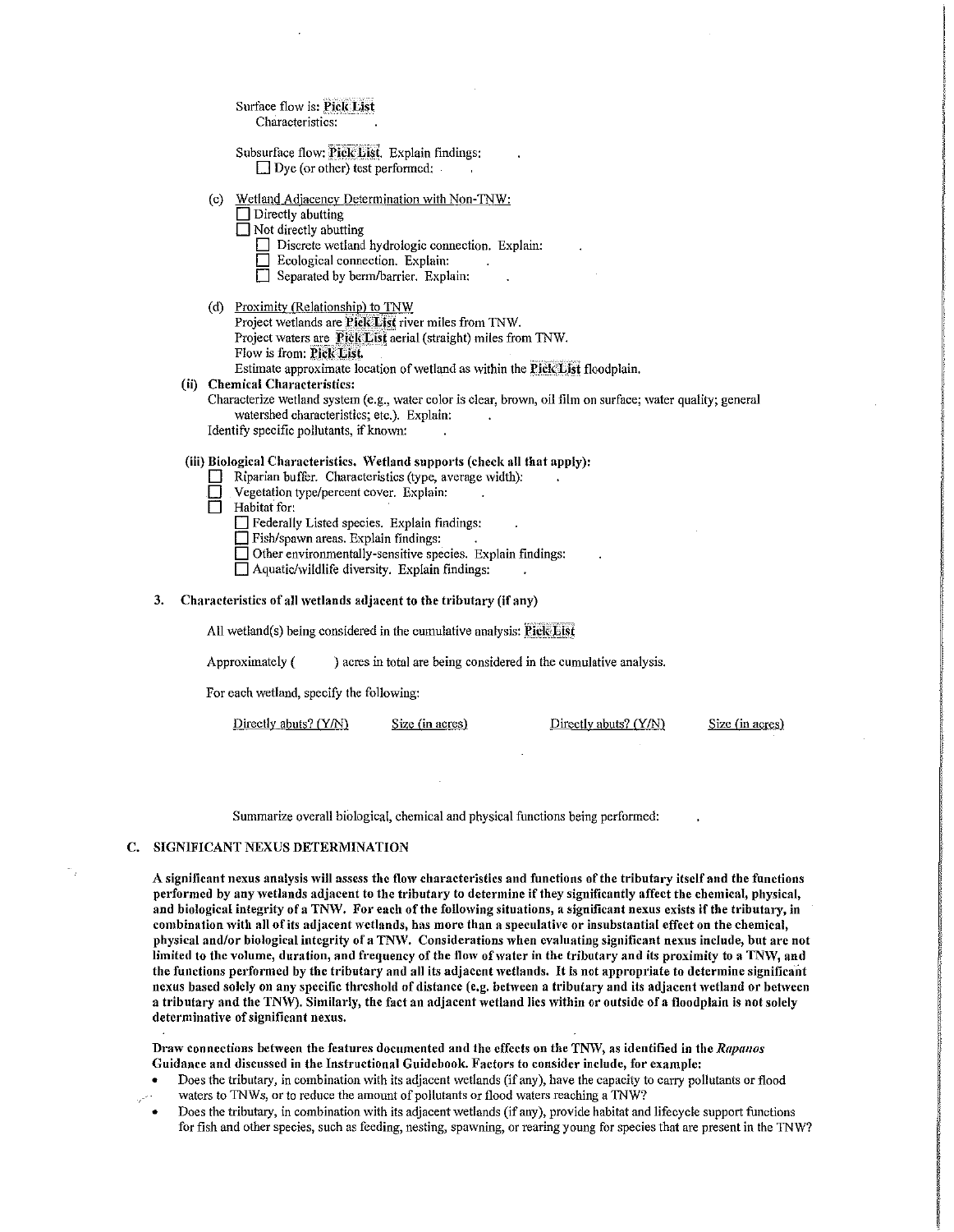- Does the tributary, in combination with its adjacent wetlands (if any), have the capacity to transfer nutrients and organic carbon that support downstream foodwebs?
- Does the tributary, in combination with its adjacent wetlands (if any), have other relationships to the physical, chemical, or biological integrity of the TNW?

Note: the above list of considerations is not inclusive and other functions observed or known to occur should be documented below:

- 1. Significant nexus findings for non-RPW that has no adjacent wetlands and flows directly or indirectly into TNWs. Explain findings of presence or absence of significant nexus below, based on the tributary itself, then go to Section III.D:
- 2. Significant nexus findings for non-RPW and its adjacent wetlands, where the non-RPW flows directly or indirectly into TNWs. Explain findings of presence or absence of significant nexus below, based on the tributary in combination with all of its adjacent wetlands, then go to Section III.D:
- 3. Significant nexus findings for wetlands adjacent to an RPW but that do not directly abut the RPW. Explain findings of presence or absence of significant nexus below, based on the tributary in combination \Vith all of its adjacent wetlands, then go to Section III.D:

### D. DETERMINATIONS OF JURISDICTIONAL FINDINGS. THE SUBJECT WATERS/WETLANDS ARE (CHECK ALL THAT APPLY):

- 1. TNWs and Adjacent Wetlands. Check all that apply and provide size estimates in review area:<br> $\Box$  TNWs: linear feet width (ft). Or, acres. width (ft), Or, **El** Wetlands adjacent to TNWs: acres.
- 2. RPWs that flow directly or indirectly into TNWs.<br> $\Box$  Tributaries of TNWs where tributaries typically
	- Tributaries of TNWs where tributaries typically flow year-round are jurisdictional. Provide data and rationale ' indicating that tributary is perennial:
	- Tributaries of TNW where tributaries have continuous flow "seasonally" (e.g., typically three months each year) arc jurisdictional. Data supporting this conclusion is provided at SectionlII.B. Provide rationale indicating that tributary flows seasonally:

Provide estimates for jurisdictional waters in the review area (check all that apply):

- Tributary waters: linear feet width (ft).<br>
Other non-wetland waters: acres.
- Other non-wetland waters: acres.
	- Identify type(s) of waters:
- 3. Non-RPWs<sup>8</sup> that flow directly or indirectly into TNWs.
	- Waterbody that is not a TNW or an RPW, but flows directly or indirectly into a TNW, and it has a significant nexus with a TNW is jurisdictional. Data supporting this conclusion is provided at Section III.C.

Provide estimates for jurisdictional waters within the review area (check all that apply):<br>  $\Box$  Tributary waters: linear feet width (ft).

- Tributary waters: linear feet width (ft).<br>
Other non-wetland waters: acres.
- Other non-wetland waters:
	- Identify type $(s)$  of waters:
- Wetlands directly abutting an RPW that flow directly or indirectly into TNWs.

Wetlands directly abut RPW and thus are jurisdictional as adjacent wetlands.

- [] Wetlands directly abutting an RPW where tributaries typically flo\v year-round. Provide data and rationale indicating that tributary is perennial in Section III.D.2, above. Provide rationale indicating that wetland is directly abutting an RPW:
- **EU** Wetlands directly abutting an RPW where tributaries typically flow "seasonally." Provide data indicating that tributary is seasonal in Section III.B and rationale in Section III.D.2, above. Provide rationale indicating that wetland is directly abutting an RPW:

Provide acreage estimates for jurisdictional wetlands in the review area: acres.

5. Wetlands adjacent to but not directly abutting an RPW that flow directly or indirectly into TNWs.

<sup>&</sup>lt;sup>8</sup>See Footnote #3.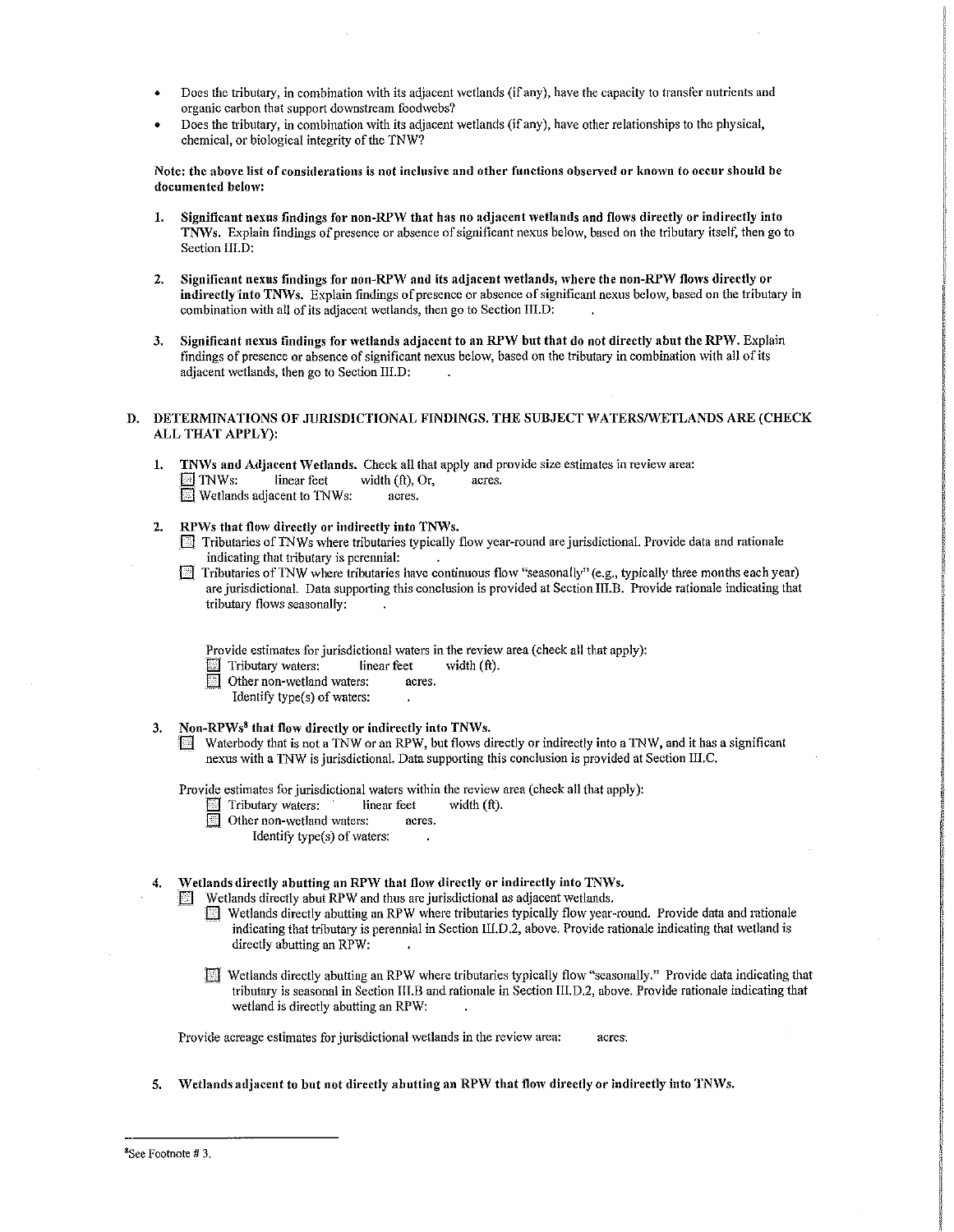$\Box$  Wetlands that do not directly abut an RPW, but when considered in combination with the tributary to which they are adjacent and with similarly situated adjacent wetlands, have a significant nexus with a TNW are jurisidictional. Data supporting this conclusion is provided at Section III.C.

Provide acreage estimates for jurisdictional wetlands in the review area: acres.

- 6. Wetlands adjacent to non-RPWs that flow directly or indirectly into TNWs.
	- $\mathbb{R}$  Wetlands adjacent to such waters, and have when considered in combination with the tributary to which they are adjacent and with similarly situated adjacent wetlands, have a significant nexus with a TNW are jurisdictional. Data supporting this conclusion is provided at Section III.C.

Provide estimates for jurisdictional wetlands in the review area: acres.

- 
- 7. Impoundments of jurisdictional waters.<sup>9</sup>  $\lambda$  As a general rule, the impoundment of a jurisdictional rule, the impoundment of a jurisdictional rule.
	- **Example 1** Demonstrate that impoundment was created from "waters of the U.S.," or Demonstrate that water meets the criteria for one of the categories precent
	- Demonstrate that water meets the criteria for one of the categories presented above (1-6), or  $\boxed{\phantom{0}}$  Demonstrate that water is isolated with a nexus to commerce (see E below).
	- Demonstrate that water is isolated with a nexus to commerce (see  $\overline{E}$  below).
- E. ISOLATED [INTERSTATE OR INTRA-STATE] WATERS, INCLUDING ISOLATED WETLANDS, THE USE, DEGRADATION OR DESTRUCTION OF WHICH COULD AFFECT INTERSTATE COMMERCE, INCLUDING ANY SUCH WATERS (CHECK ALL THAT APPLY): <sup>10</sup>
	- which are or could be used by interstate or foreign travelers for recreational or other purposes.
	- III from which fish or shellfish are or could be taken and sold in interstate or foreign commerce.
	- $\mathbb{E}$  which are or could be used for industrial purposes by industries in interstate commerce.
	- Interstate isolated waters. Explain:
	- **Due Other factors.** Explain:

#### Identify water body and summarize rationale supporting determination:

Provide estimates for jurisdictional waters in the review area (check all that apply):

- E Tributary waters: linear feet width (ft).<br>
Other non-wetland waters: acres.
	- Other non-wetland waters: acres.
	- Identify type(s) of waters:  $\ddot{\phantom{a}}$
- **EX** Wetlands: acres.

F. NON-JURISDICTIONAL WATERS, INCLUDING WETLANDS (CHECK ALL THAT APPLY):

- If potential wetlands were assessed within the review area, these areas did not meet the criteria in the 1987 Corps of Engineers Wetland Delineation Manual and/or appropriate Regional Supplements.
	-

Review area included isolated waters with no substantial nexus to interstate (or foreign) commerce.<br>Prior to the Jan 2001 Supreme Court decision in "SWANCC," the review area would have been Prior to the Jan 2001 Supreme Court decision in "SWANCC," the review area would have been regulated based solely on the "Migratory Bird Rule" (MBR).

**III** Waters do not meet the "Significant Nexus" standard, where such a finding is required for jurisdiction. Explain:  $\boxtimes$  Other: (explain, if not covered above): Seven Open Water features were located within the approximately 300 acre tract. These features were determined to be constructed in uplands for the purpose of water and sediment retention, as indicated by historical topo maps and aerial photography. Many of the features are concrete lined retention ponds and have no evidence of inflow or outflow, and are not a tributary to a WoUS. The 1986 preamble to the definition of WoUS states these types of waters are generally not considered to be a WoUS. A description of each feature is included in section B.2.

Provide acreage estimates for non-jurisdictional waters in the review area, where the sole potential basis of jurisdiction is the MBR factors (i.e., presence of migratory birds, presence of endangered species, use of water for irrigated agriculture), using best professional judgment (check all that apply):

- Non-wetland waters (i.e., rivers, streams): linear feet width (ft).
- 
- Lakes/ponds: acres.<br>Other non-wetland waters: acres. List type of aquatic resource:
- El Wetlands: acres.

Provide acreage estimates for non-jurisdictional waters in the review area that do not meet the "Significant Nexus" standard, where such a finding is required for jurisdiction (check all that apply):

<sup>10</sup> Prior to asserting or declining CWA jurisdiction based solely on this category, Corps Districts will elevate the action to Corps and EPA HQ for review consistent with the process described in the Corps/EPA Memorandum Regarding CWA Act Jurisdiction Following Rapanos.

<sup>&</sup>lt;sup>9</sup> To complete the analysis refer to the key in Section III.D.6 of the Instructional Guidebook.